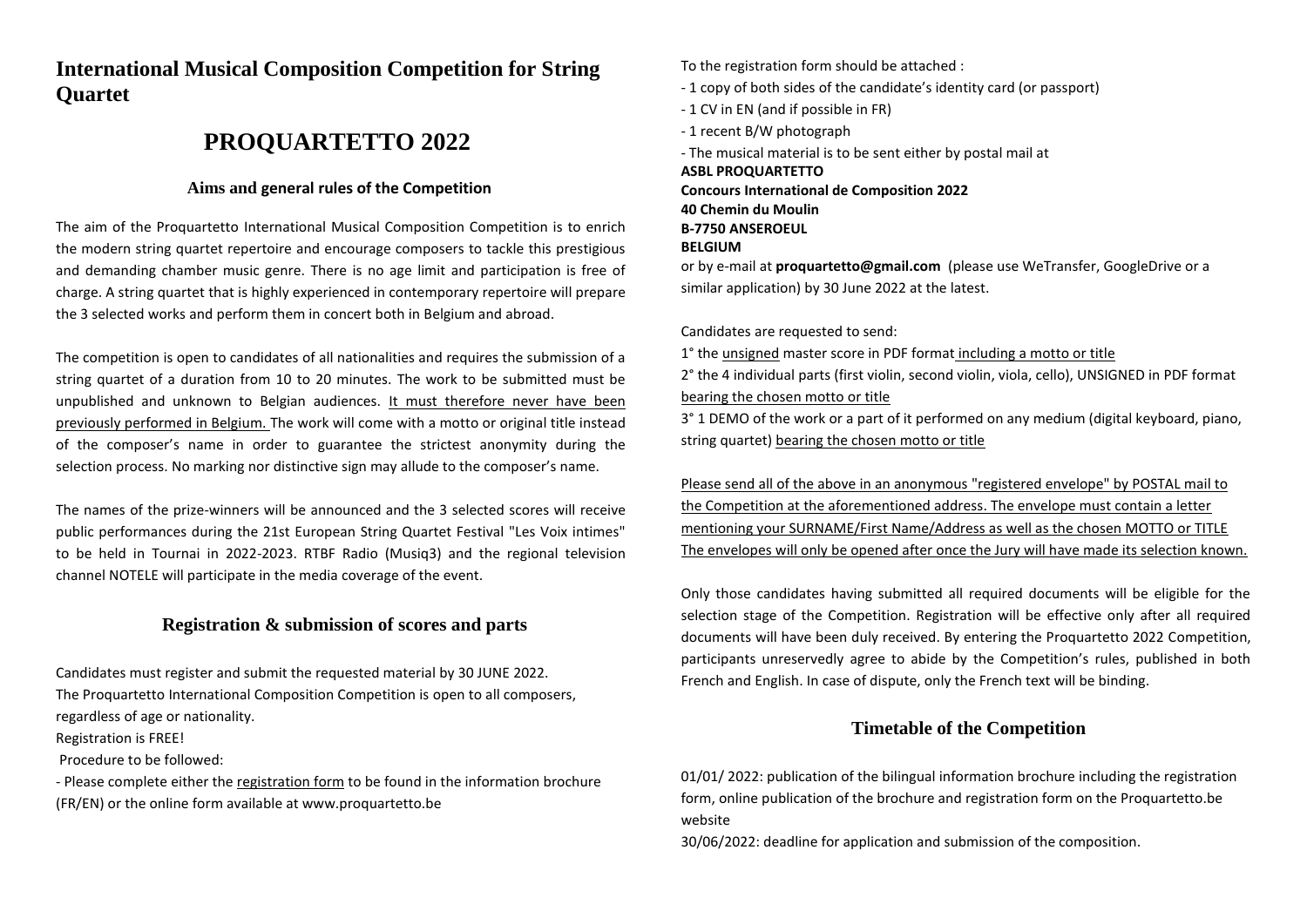15/09/2022 to 15/10/2022: Selection by the jury. The Jury will grade each work on a scale of 100 points. The 3 scores being awarded the highest grade (including the best work by a composer from the Federation Wallonia Brussels, in French: Fédération Wallonie Bruxelles, FWB) will be selected for a first reading by the specialised quartet with a view to an ulterior public performance during the Les Voix Intimes String Quartet Festival to be held in Tournai.

## **Composition of the professional Jury**

The Jury will be chaired by a composer of international reputation. The other Jury members will be:

- 2 other well-known composers from the Fédération Wallonie Bruxelles (FWB)

- 1 member of a professional string quartet from the FWB

### **Prizes to be awarded**

- FWB Prize for the best work by a composer from the FWB: **€ 4,000**
- Proquartetto Composition Prize 2022, Prize Province du Hainaut: **€ 2,000**
- Prize City of Tournai: **€ 1,000**
- Prize Forum des Compositeurs

The Jury reserves the right not to award certain prizes or to share a prize among two laureates in the event of an ex aequo (tie vote).

Prizes cannot be accumulated. A work cannot therefore be awarded both the Proquartetto Composition Prize and the Fédération Wallonie Bruxelles Prize.

The prizewinner will be obliged to mention his award in his curriculum vitae and at each performance of the prize-winning work, both in Belgium and abroad.

The prize-winning works will be de facto dedicated to the organizers of the Competition.

## **Proclamation of results**

The successful candidates will receive a confirmation e-mail by 31/12/2022 at the latest. The names of the laureates will also be made public on the website of PROQUARTETTO asbl: www.proquartetto.be

If necessary, Proquartetto will send an official invitation to the selected candidates so as to enable them to obtain a visa in order to collect their award.

The announcement of the results and the award ceremony will take place on 18/02/2023 during the 21st European String Quartet Festival "Les Voix Intimes " in Tournai (Belgium). Proquartetto asbl reserves the right to change the date of the event or to cancel it should the number of candidates be considered insufficient.

## **MP4 String Quartet**

For 10 years now, the Quatuor MP4 has been a pioneer of contemporary music, combining contemporary creations and interdisciplinary performances on Belgian and international stages. In 2020 they received the Octave de la Musique Contemporaine for their recording with Pierre Slinckx for Cypres Records.The collaboration with the Brussels label will be continued, with the release of Jean-Luc Fafchamps' quartets in April 2022 (including the creation of a new quartet). We also regularly meet the Quatuor MP4 in the company of choreographers, as in the Steve Reich Project in collaboration with Isabella Soupart (nominated for Total Theater Awards at the Edinburgh Fringe Festival) and Tactile Quartet, a performance created by Vera Tussing (on tour in Belgium in spring 2022).



MP4 String Quartet photo © Dany Willems

### **With the Support of/ AVEC LE SOUTIEN de**

 the Fédération Wallonie-Bruxelles, Classical Music Department (Contemporary Music) la Fédération Wallonie-Bruxelles, Service de la Musique classique (Musique contemporaine)



 Cover photo taken from the book "Voces Intimae (éditions Wapica): *Quatuor* by Pierre Reymond© photo de couverture tirée du livre "Voces Intimae (éditions Wapica): *Quatuor* par Pierre Reymond©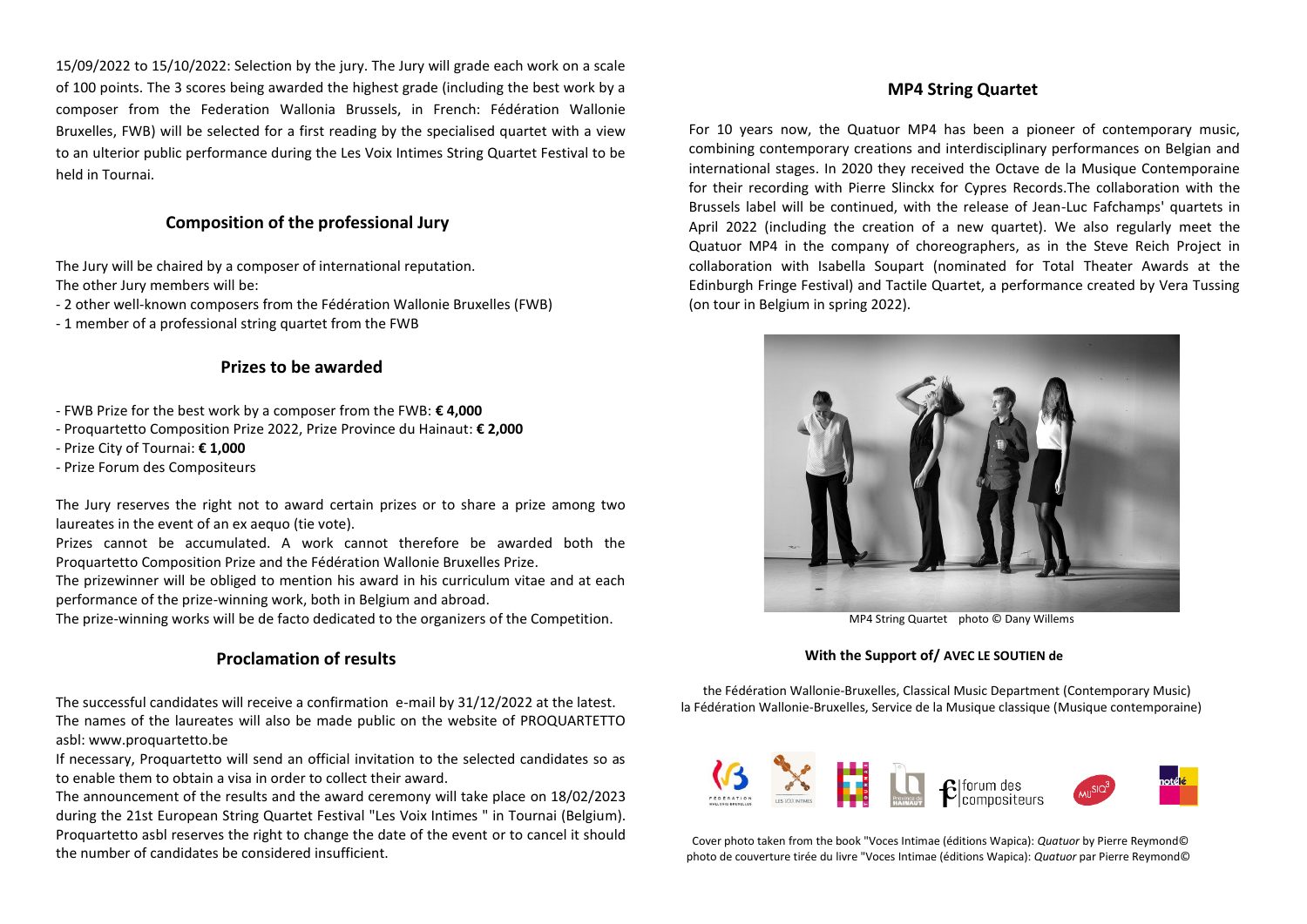# **Concours International de Composition de Quatuor à cordes PROQUARTETTO 2022**

### **Objectifs et généralités du Concours**

Le but du concours international de composition Proquartetto est d'enrichir la littérature moderne du quatuor à cordes et d'encourager les compositeurs à aborder ce domaine prestigieux de la musique de chambre. Aucune limite d'âge n'est requise. L'inscription est gratuite. Un quatuor d'interprètes spécialisés dans la création contemporaine se chargera de préparer les 3 oeuvres sélectionnées et s'engage à mettre les ouvrages primés au programme de leurs concerts, tant en Belgique qu'à l'étranger.

L'épreuve, ouverte à l'international, prévoit la composition d'un quatuor à cordes d'une durée comprise entre 10 minutes et 20 minutes maximum . L'oeuvre déposée sera inédite et inconnue du public belge. Elle ne pourra donc jamais avoir été jouée en Belgique. L'oeuvre portera le nom d'une devise ou un titre original à la place du nom du compositeur, ceci afin de respecter l'anonymat le plus strict durant la sélection. Aucune inscription ou signe distinctif ne pourra rappeler le nom de celui-ci.

La proclamation des Prix et l'interprétation en concert des 3 partitions retenues se dérouleront dans le cadre du 21ème Festival européen de Quatuor à cordes "Les Voix intimes" de Tournai 2022-2023. La RTBF (Musiq3) et la chaîne de télévision régionale (NOTELE) participeront à la diffusion médiatique de l'événement.

### **Inscription & remise du matériel**

### **Date limite d'inscription et de l'envoi du matériel: 30 JUIN 2022**

Le Concours International de Composition Proquartetto est ouvert à tous les compositeurs, quel que soit leur âge et leur nationalité.

### **L'inscription est GRATUITE! Procédure:**

- Complétez le formulaire d'inscription de la brochure d'information (FR/EN) ou le formulaire en ligne sur le site: www.proquartetto.be

- À la fiche d'inscription doivent être annexés:

- 1 copie recto/verso de la carte d'identité ou du passeport
- 1 CV en EN et si possible en FR

- 1 photographie N/B récente

- Remise du matériel par la poste ou via l'adresse mail: proquartetto@gmail.com (par ex. via wetransfer, Googledrive etc...) pour le **30 Juin 2022 au plus tard**, comprenant:

1° la partition conductrice NON SIGNÉE en format PDF avec le nom d'une devise ou d'un titre

2° les 4 parties individuelles (premier violon, deuxième violon, alto, violoncelle), NON SIGNÉES en format PDF avec la devise ou le titre

3° 1 DEMO de l'oeuvre ou une partie de celle-ci réalisée sur n'importe quel support (clavier numérique, piano, ensemble à cordes) avec le nom de la devise ou le titre

- Envoi du matériel sous enveloppe anonyme par courrier POSTAL "recommandé" à l'adresse du Concours (voir plus loin) et d'une lettre fermée mentionnant à l'intérieur les NOM/PRENOM/Adresse & le NOM DE LA DEVISE ou DU TITRE retenu par le candidat L'enveloppe ne sera ouverte qu'après sélection des oeuvres par le JURY

Seuls seront admis au Concours les candidats ayant transmis l'ensemble des documents en temps voulu. L'inscription ne sera effective qu'après réception de tous les documents. Par son inscription au Concours Proquartetto 2022, le participant adhère sans restriction aucune au présent règlement, publié en français et en anglais. En cas de contestation, seul le texte français fait autorité.

### **Calendrier du Concours**

01/01/2022: lancement de la brochure d'information en 2 langues avec bulletin d'inscription & mise en ligne de la brochure et du bulletin d'inscription en ligne sur le site web Proquartetto.be

30/06/2022 : clôture des inscriptions et dernière date pour l'envoi de l'oeuvre.

15/09/2022 au 15/10/2022 : Evaluation des oeuvres par le jury. Attribution d'une note sur 100 points pour chaque oeuvre. Les 3 partitions ayant obtenu le plus haut score de la part du jury (en ce compris la meilleure oeuvre due à un compositeur de la Fédération Wallonie Bruxelles, ci-après FWB) seront retenues pour un travail de déchiffrage par le quatuor spécialisé, dans l'optique d'une exécution publique lors du Festival de Quatuor Les Voix intimes de Tournai.

18/02/2023 : Remise des Prix et exécution en concert des 3 oeuvres primées dans le cadre du 21ème Festival européen de Quatuor à cordes Les Voix intimes de Tournai.

### **Composition du Jury professionnel**

- Le Jury sera présidé par un compositeur de réputation internationale complété de
- 2 autres personnalités issues du monde de la composition en FWB
- 1 membre actif au sein d'un quatuor à cordes professionnel en FWB